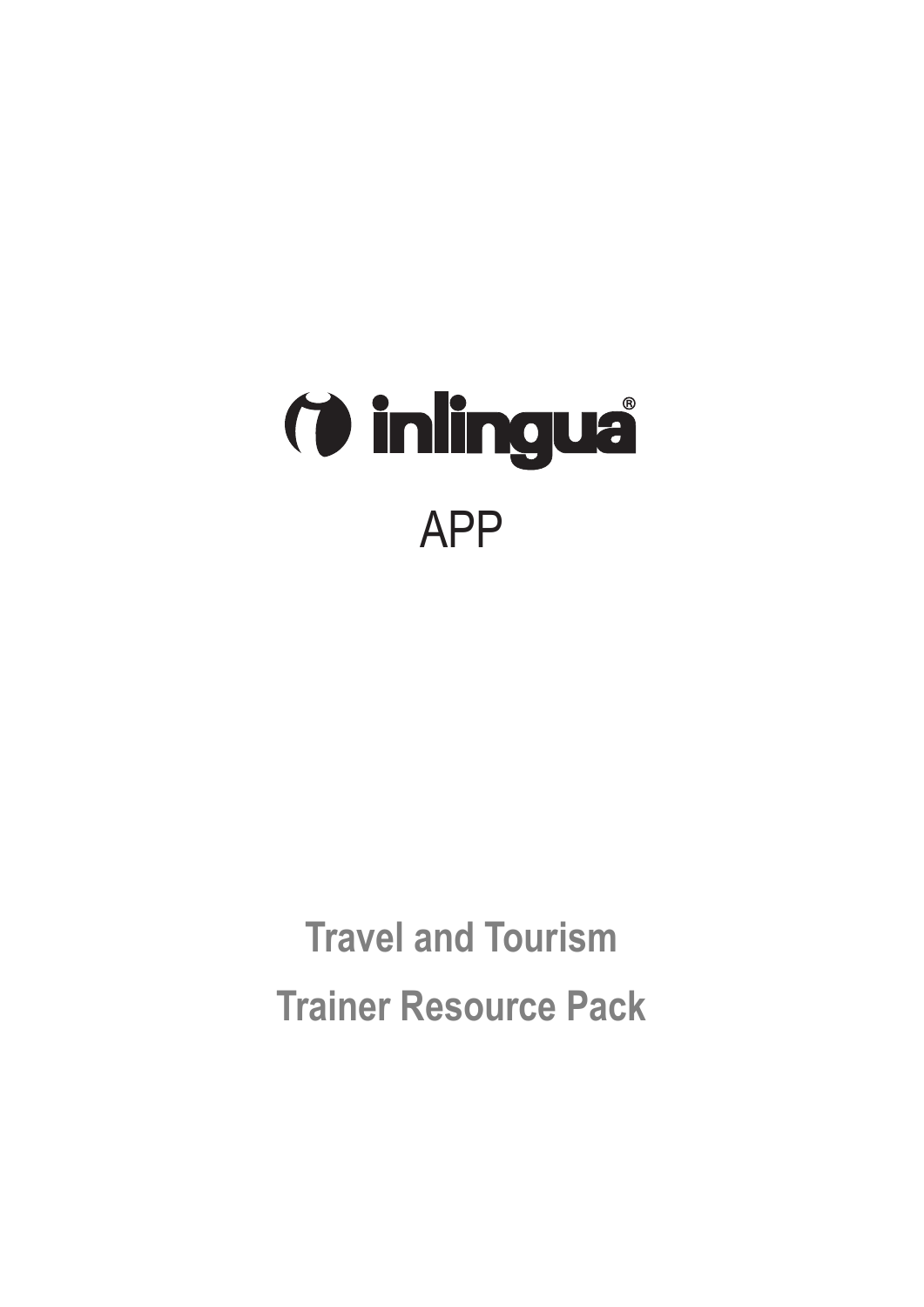## **Travel and Tourism – SLFT Plan**

| UNIT <sub>1</sub> | <b>ARRIVALS</b> |                                                                                                                                                                                                                    |
|-------------------|-----------------|--------------------------------------------------------------------------------------------------------------------------------------------------------------------------------------------------------------------|
| Key Point 1       | New arrivals    | Collecting people from the airport / bus<br>station / train station and helping them<br>to find their accommodation. Explaining<br>timetables and time differences. Giving<br>simple directions. Talking about the |
| Key Point 2       | Settling in     | weather. Prepositions.<br>Giving important information when arriving                                                                                                                                               |
|                   |                 | at accommodation / conference center;<br>location of facilities, timetabled events,<br>etc. Answering inquiries. Wi-fi / Internet<br>connections. Currency conversions.                                            |
| Key Point 3       | Transport       | Dealing with passengers' queries and<br>requests regarding public transport.<br>Timetable queries. Independent travelers<br>using chauffeurs, car hire or taxis.                                                   |

| UNIT <sub>2</sub> | <b>CURIOUS TRAVELERS</b>        |                                                                                                                     |
|-------------------|---------------------------------|---------------------------------------------------------------------------------------------------------------------|
| Key Point 4       | Looking around                  | Giving information about a new location,<br>places of interest, special events.<br>Recommending places of interest. |
| Key Point 5       | Excursions and scheduled events | Providing information about organized<br>excursions.                                                                |
| Key Point 6       | Culture and customs             | Providing information about rules, cultural<br>requirements and cautionary measures.<br>Obligation.                 |

| UNIT <sub>3</sub> | <b>EVENT ORGANIZING</b> |                                                                                                                                                                          |  |
|-------------------|-------------------------|--------------------------------------------------------------------------------------------------------------------------------------------------------------------------|--|
| Key Point 7       | <b>Business events</b>  | Organizing meetings or business events<br>for small or large groups.                                                                                                     |  |
| Key Point 8       | Inquiries               | Accommodation inquiries and bookings<br>over the telephone. Inquiries regarding<br>location, facilities and special events.<br>Information regarding conference/business |  |
| Key Point 9       | Written correspondence  | facilities. Room service.<br>Emails, letters and faxes.                                                                                                                  |  |

(*i* inlingua